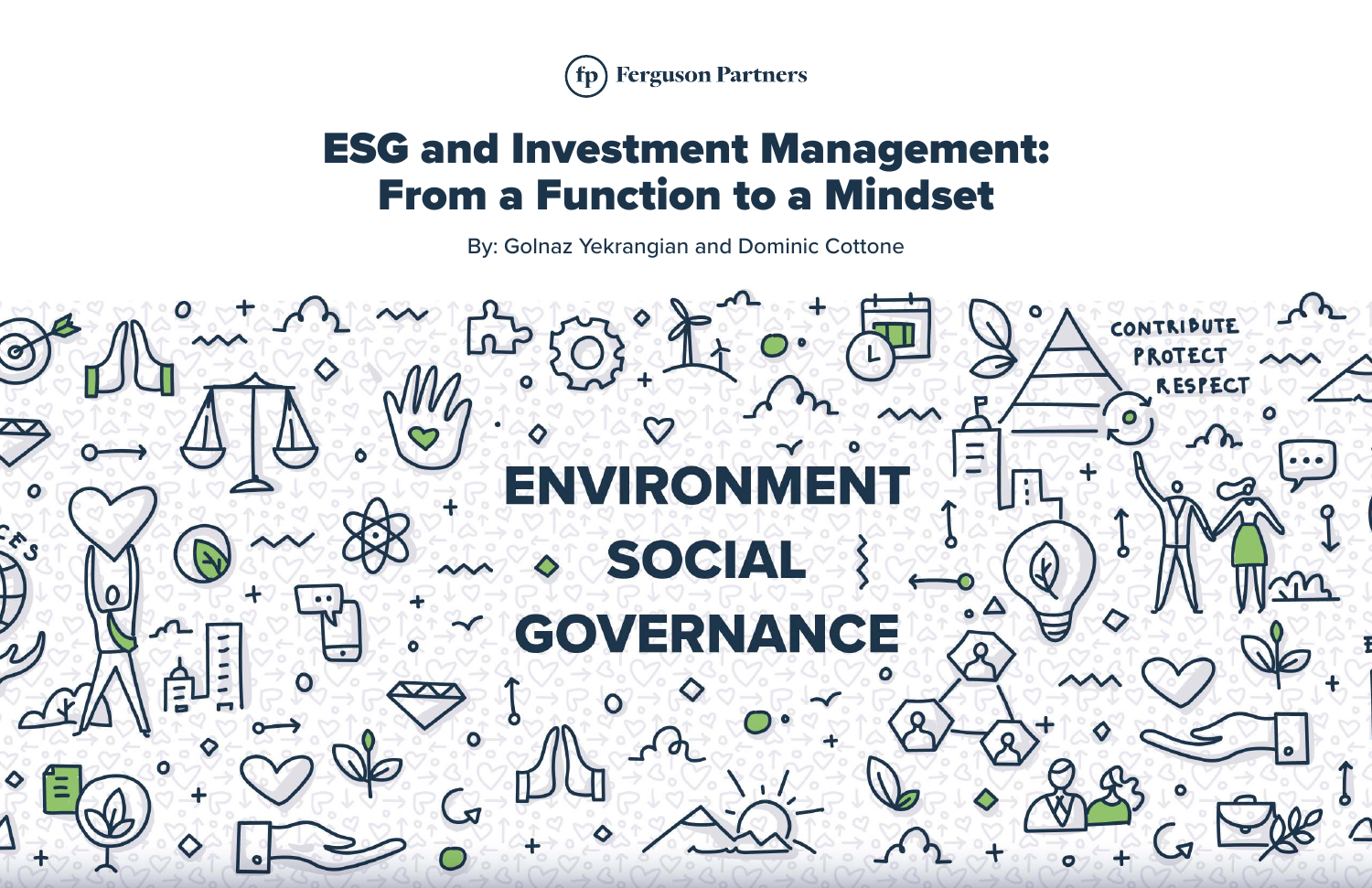Over the last few years, ESG has become an increasingly important factor in assessing both investment and risk mitigation opportunities within the investment management industry. Most sophisticated pools of capital have committed to ESG integration by hiring or appointing ESG leaders — some of whom assume the role in addition to their existing portfolio — and creating a structure in which they report to the CEO, CIO or the investment committee. While it's gratifying to see so many investment managers on the ESG path, what if there was a way to amplify the extent to which ESG integration could positively impact the organization at large?

In our opinion, the path forward lies in transforming ESG from a function to a mindset.

While the hiring of ESG leadership and thought leaders in specific ESG sub-categories such as climate will continue, true ESG integration is only achievable if both investment and non-investment professionals across all asset classes and functions think ESG. This perceptual shift is what can position and empower ESG leadership to focus on strategic external and internal activities of profound impact.

In our experience, the most effective way to build an "ESG mindset" is to make ESG part of your vision, mission and culture. Embedding ESG into your company's values, beliefs, attitudes and behaviors will eventually shape and support the required culture change. While the endorsements of the Board, CEO and the executive team are key, companies must also cultivate organizational self-awareness relative to the existing culture and how it is experienced. With this in mind, here are a few best practices for elevating the stature, influence and impact of ESG integration within your organization:

- Communicate key ESG concepts regularly. Proactively identify opportunities for ESG integration through the steady exchange of ideas and information. Address ESG-related issues as they arise, immediately.
- Measure the impact of ESG integration. Highlighting what an ESG culture looks like provides employees with cues and benchmarks for how to practice it and what success looks like.
- Upskill all employees in the concept and practice of ESG as it relates to their area of specialty.
- Designate and empower individuals throughout the organization to address and communicate ESG topics on a consistent basis.
- Encourage all asset classes and functions to participate in industry forums.
- Make ESG a performance benchmark for assessing both leaders and individuals within the organization.

Developing a mindset is the direct result of consistent behavior. By giving ESG the organization-wide prominence and pride of place it deserves, the investment management industry can create a chain of positive impacts that will be felt by our companies, our people – and our planet – for years to come.

Environmental Governance Social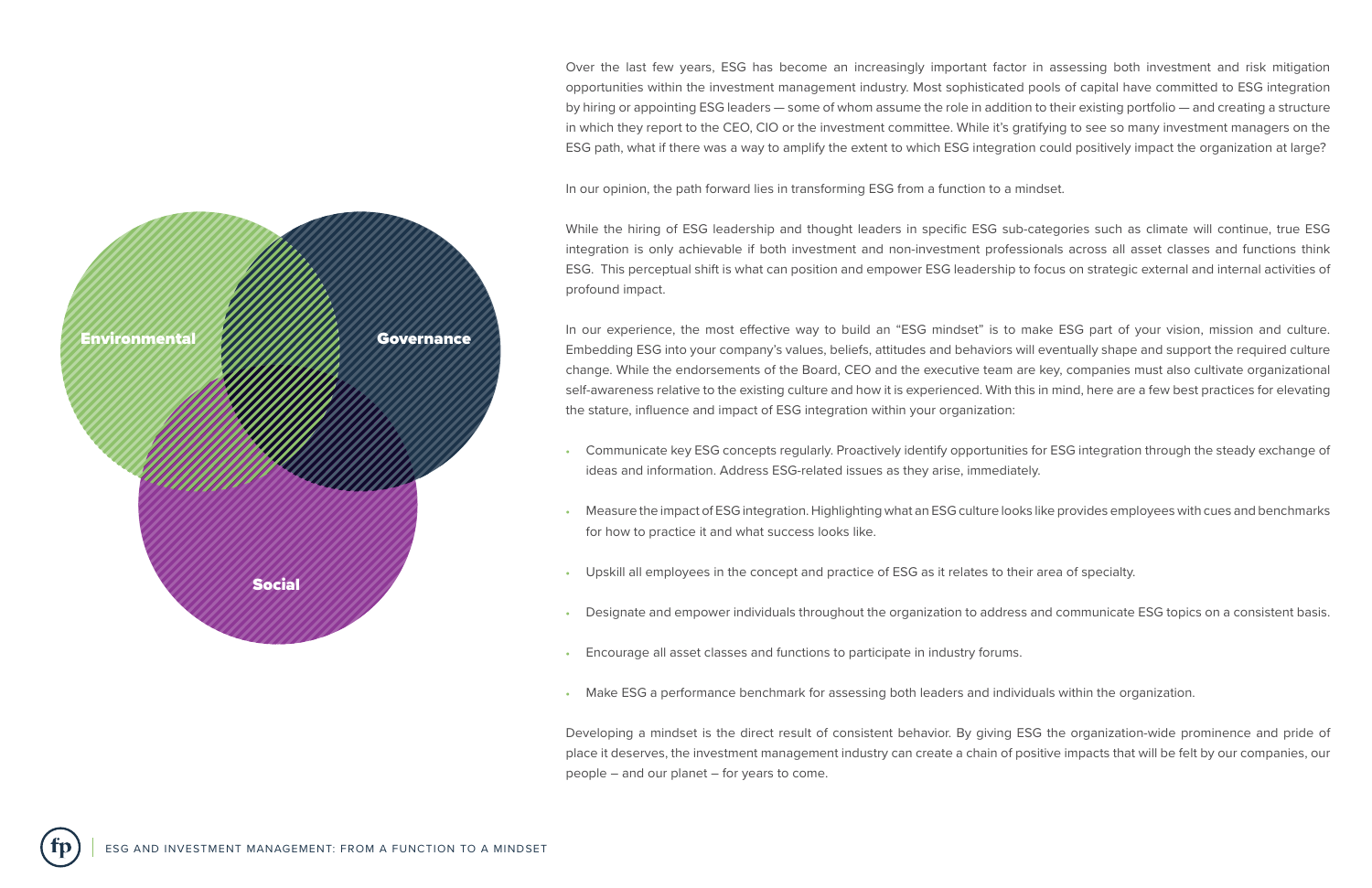Dominic is Senior Managing Director of the Leadership Consulting group at Ferguson Partners, based in the firm's Chicago office. His primary functional emphasis is CEO Advisory, and he currently works with numerous CEOs and Board Chairs on issues related to leadership development; talent strategy; executive team effectiveness; organizational design; and culture and diversity. He is also involved in the CHRO, Hospitality/Gaming and PE/REIM Practices at Ferguson Partners.

Dominic's approach to leadership development is underpinned by his experience managing Fortune clients, operating in multiple industries with C-Suite executives and developing internal and external talent. He has assessed over 1,000 senior leaders and coached more than 200 executives around the world. In addition to his executive development experience, Dominic has led internal learning and development programs for corporations and professional services firms, founded academic and leadership programs for institutions of higher education and lectured on crisis management and executive communication.

Prior to co-founding the Leadership Consulting group at Ferguson Partners, Dominic worked as a Managing Consultant in a global, boutique consulting firm, and before then he founded a leadership consultancy specializing in strategic thinking; group decision-making; ethical leadership; inclusion and diversity; and presentation and persuasion. He earned his Master's degree in Organizational Communication, Learning and Design and his Bachelor's degree in Psychology and Legal Studies from Ithaca College, which recognized him as one of its "Most Outstanding Alumni." Dominic also earned the Illinois Board of Higher Education's "Administrator of the Year" honor and has been publicly acknowledged by the CEOs he has coached for his contributions to their firms.

p. +1 (312) 893-2357

e. dcottone@fergusonpartners.com North America





### Dominic Cottone, MS

#### Senior Managing Director, Leadership Consulting